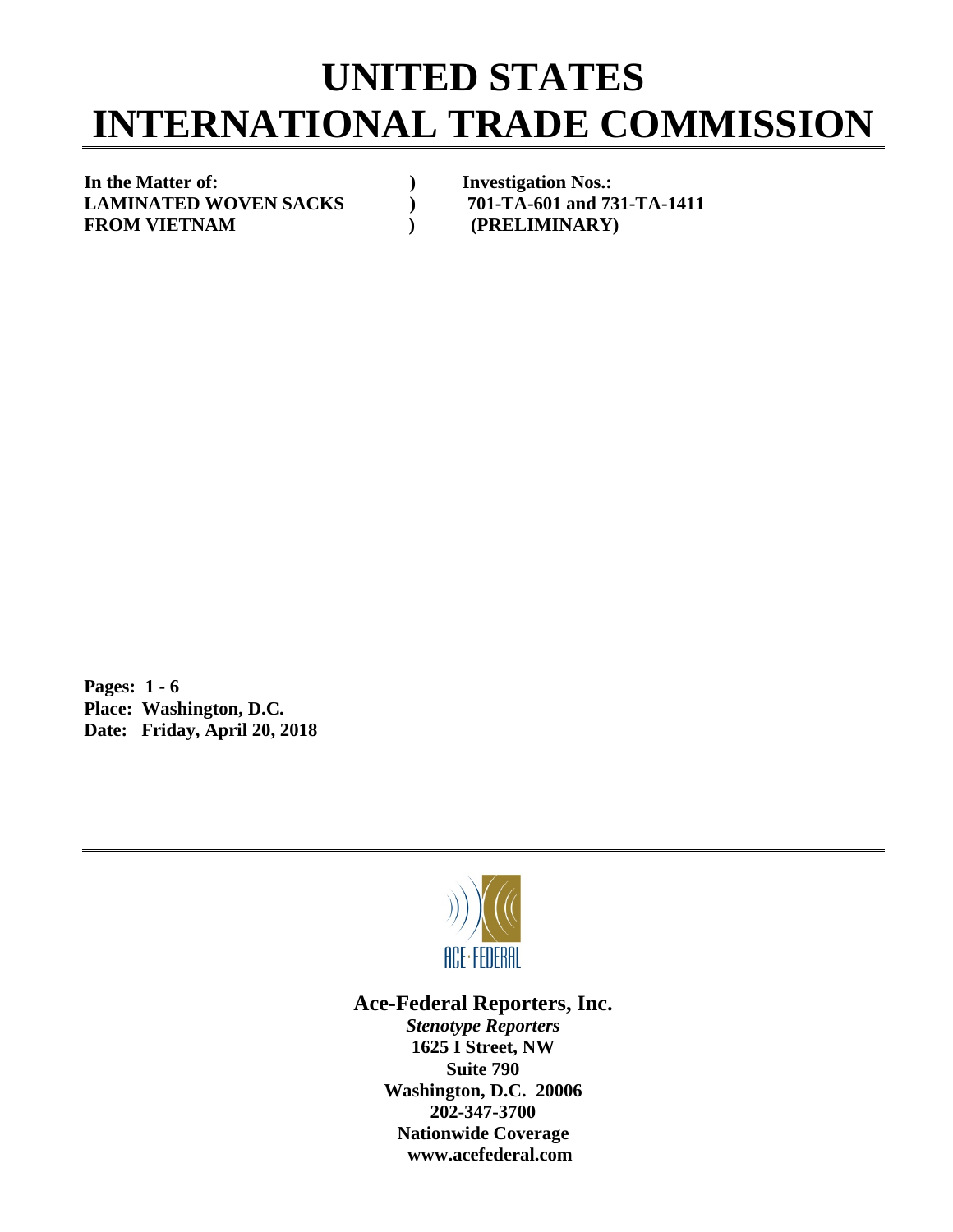1 THE UNITED STATES INTERNATIONAL TRADE COMMISSION 2 In the Matter of: ) Investigation Nos.: 3 LAMINATED WOVEN ) 701-TA-601 and 731-TA-1411 4 SACKS FROM ) (Preliminary) 5 VIETNAM ) 6 7 8 Friday, April 20, 2018 9 Main Hearing Room (Room 101) 10 U.S. International 11 Trade Commission 12 500 E Street, S.W. 13 Washington, D.C. 14 The meeting commenced, pursuant to notice, at 15 11:00 a.m., before the Commissioners of the United States 16 International Trade Commission, the Honorable Rhonda K. 17 Schmidtlein, presiding. 18 On behalf of the International Trade Commission: 19 Commissioners: 20 RHONDA K. SCHMIDTLEIN, CHAIRMAN (presiding) 21 DAVID S. JOHANSON, VICE CHAIRMAN (via telephone) 22 IRVING A. WILLIAMSON, COMMISSIONER 23 MEREDITH M. BROADBENT, COMMISSIONER (via 24 telephone) 25 JASON E. KEARNS, COMMISSIONER

Ace-Federal Reporters, Inc.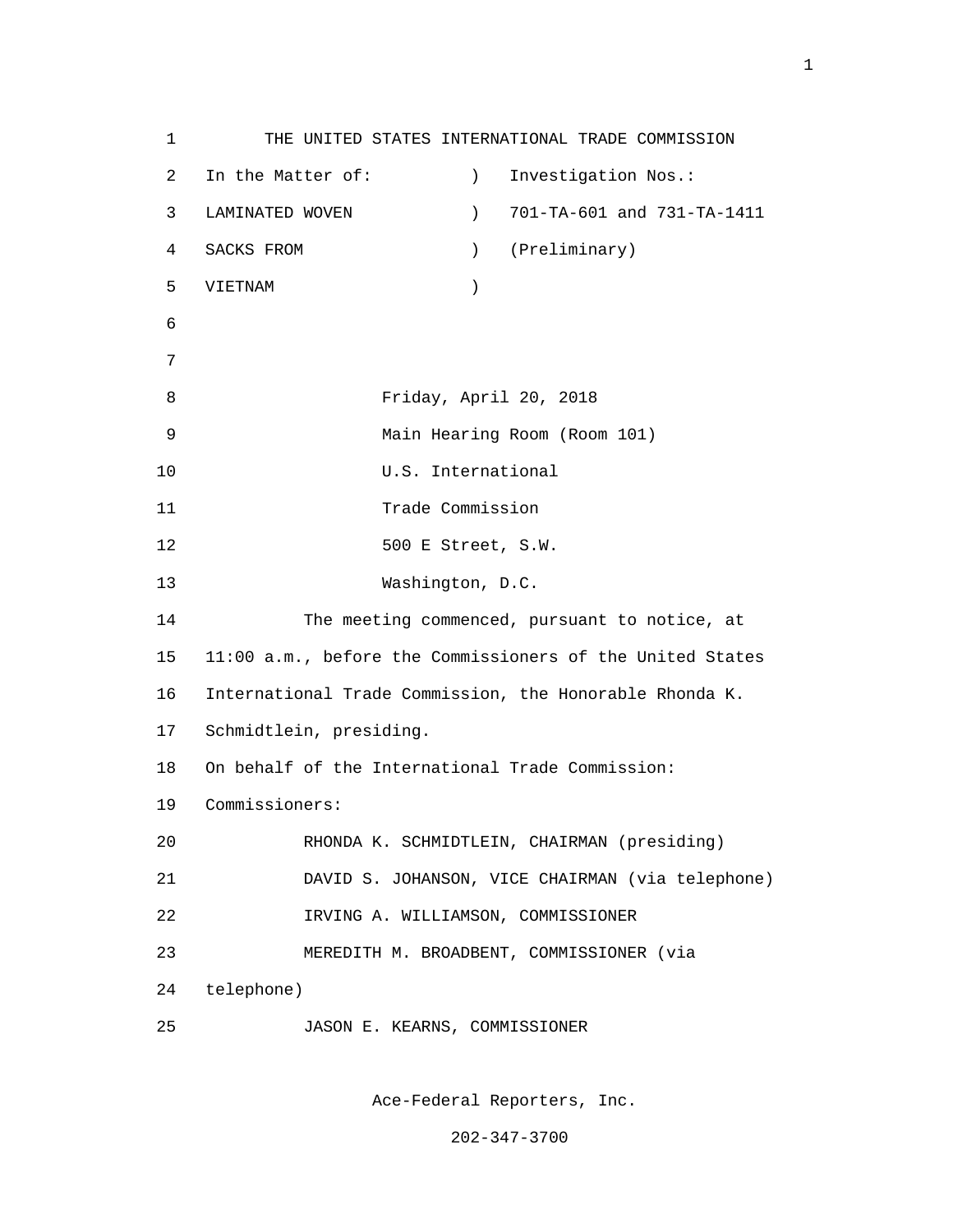1 APPEARANCES (Continued):

2 Staff:

| $\mathsf{3}$   | ELIZABETH HAINES, SUPERVISORY INVESTIGATOR  |  |
|----------------|---------------------------------------------|--|
| $\overline{4}$ | DREW DUSHKES, INVESTIGATOR                  |  |
| 5              | EMILY KIM, ACCOUNTANT/AUDITOR               |  |
| 6              | PORSCHA STIGER, INTERNATIONAL ECONOMIST     |  |
| 7              | KARL VON SCHRILTZ, ATTORNEY/ADVISOR         |  |
| 8              | NATALIE HANSON, INTERNATIONAL TRADE ANALYST |  |
| 9              |                                             |  |
| $10$           |                                             |  |
| 11             | SHARON BELLAMY, RECORDS MANAGEMENT          |  |
| 12             | SPECIALIST                                  |  |
| 13             |                                             |  |
| 14             |                                             |  |
| 15             |                                             |  |
| 16             |                                             |  |
| 17             |                                             |  |
| 18             |                                             |  |
| 19             |                                             |  |
| 20             |                                             |  |
| 21             |                                             |  |
| 22             |                                             |  |
| 23             |                                             |  |
| $2\sqrt{4}$    |                                             |  |
| 25             |                                             |  |

Ace-Federal Reporters, Inc.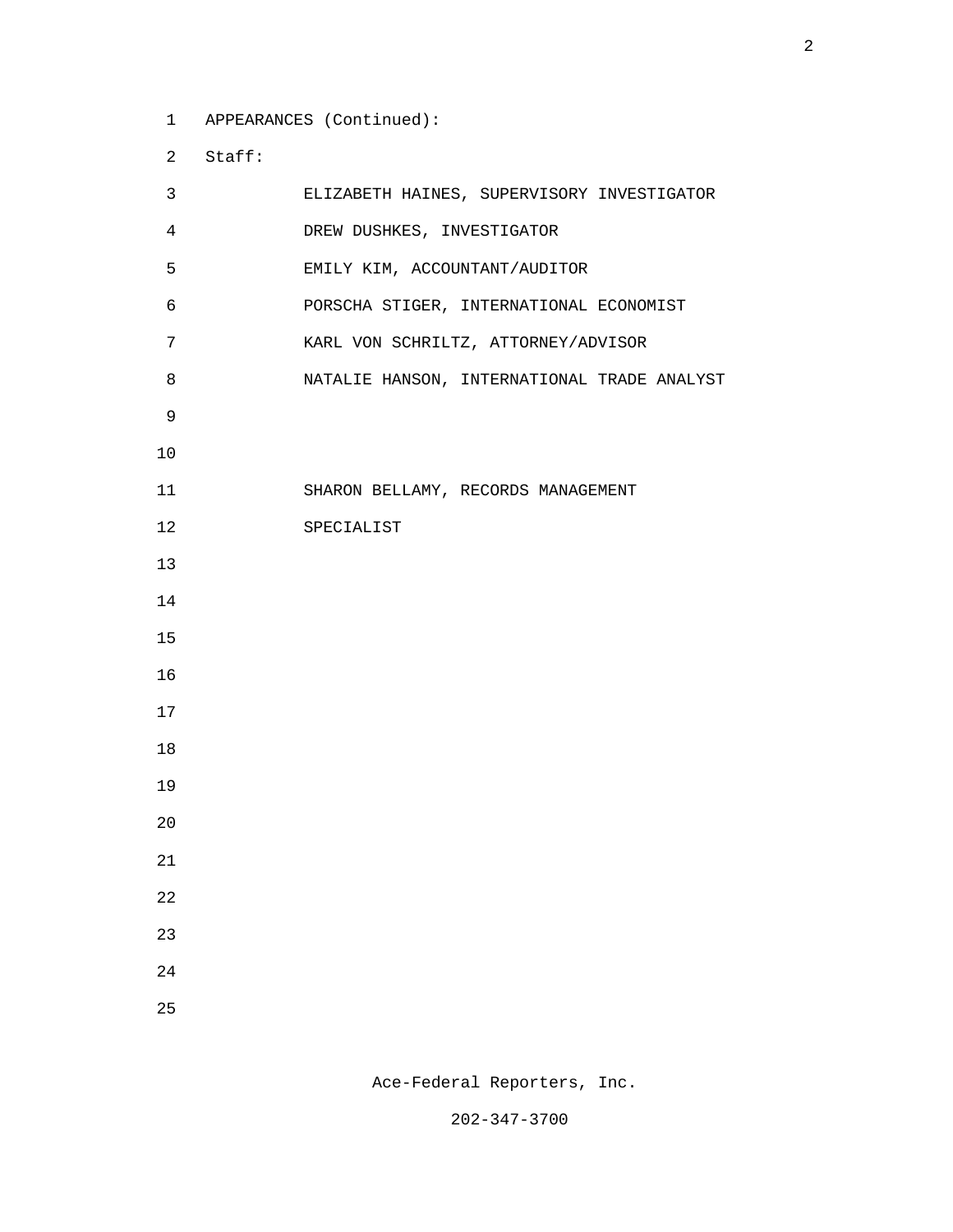| 1       | PROCEEDINGS                                                 |  |  |
|---------|-------------------------------------------------------------|--|--|
| 2       | (11:00 a.m.)                                                |  |  |
| 3       | CHAIRMAN SCHMIDTLEIN: Good morning.<br>This                 |  |  |
| 4       | meeting of the U.S. International Trade Commission will now |  |  |
| 5       | come to order.<br>Welcome to Vice Chairman Johanson and     |  |  |
| 6       | Commissioner Broadbent, who are participating by telephone. |  |  |
| 7       | COMMISSIONER BROADBENT:<br>Hey.                             |  |  |
| 8       | CHAIRMAN SCHMIDTLEIN:<br>Good morning.                      |  |  |
| 9       | Hello.<br>VICE CHAIRMAN JOHANSON:                           |  |  |
| 10      | CHAIRMAN SCHMIDTLEIN: I understand that there               |  |  |
| 11      | are no agendas for future meetings, minutes, ratification   |  |  |
| $12 \,$ | lists or outstanding action jackets to consider.            |  |  |
| 13      | Next we turn to the vote in the Preliminary phase           |  |  |
| 14      | of Investigation Numbers 701-TA-601 and 731-TA-1411         |  |  |
| 15      | concerning imports of Laminated Woven Sacks from Vietnam.   |  |  |
| 16      | Welcome to Ms. Haines and the staff who                     |  |  |
| 17      | participated in these investigations. Are there any         |  |  |
| 18      | questions for the staff?                                    |  |  |
| 19      | (No response.)                                              |  |  |
| 20      | CHAIRMAN SCHMIDTLEIN: Are there any additions or            |  |  |
| 21      | corrections to the staff report?                            |  |  |
| 22      | Elizabeth Haines, no additions or<br>MS. HAINES:            |  |  |
| 23      | revisions.                                                  |  |  |
| 24      | CHAIRMAN SCHMIDTLEIN: Is there any objection to             |  |  |
| 25      | approval of the staff report?                               |  |  |
|         |                                                             |  |  |

<u>3</u>

Ace-Federal Reporters, Inc.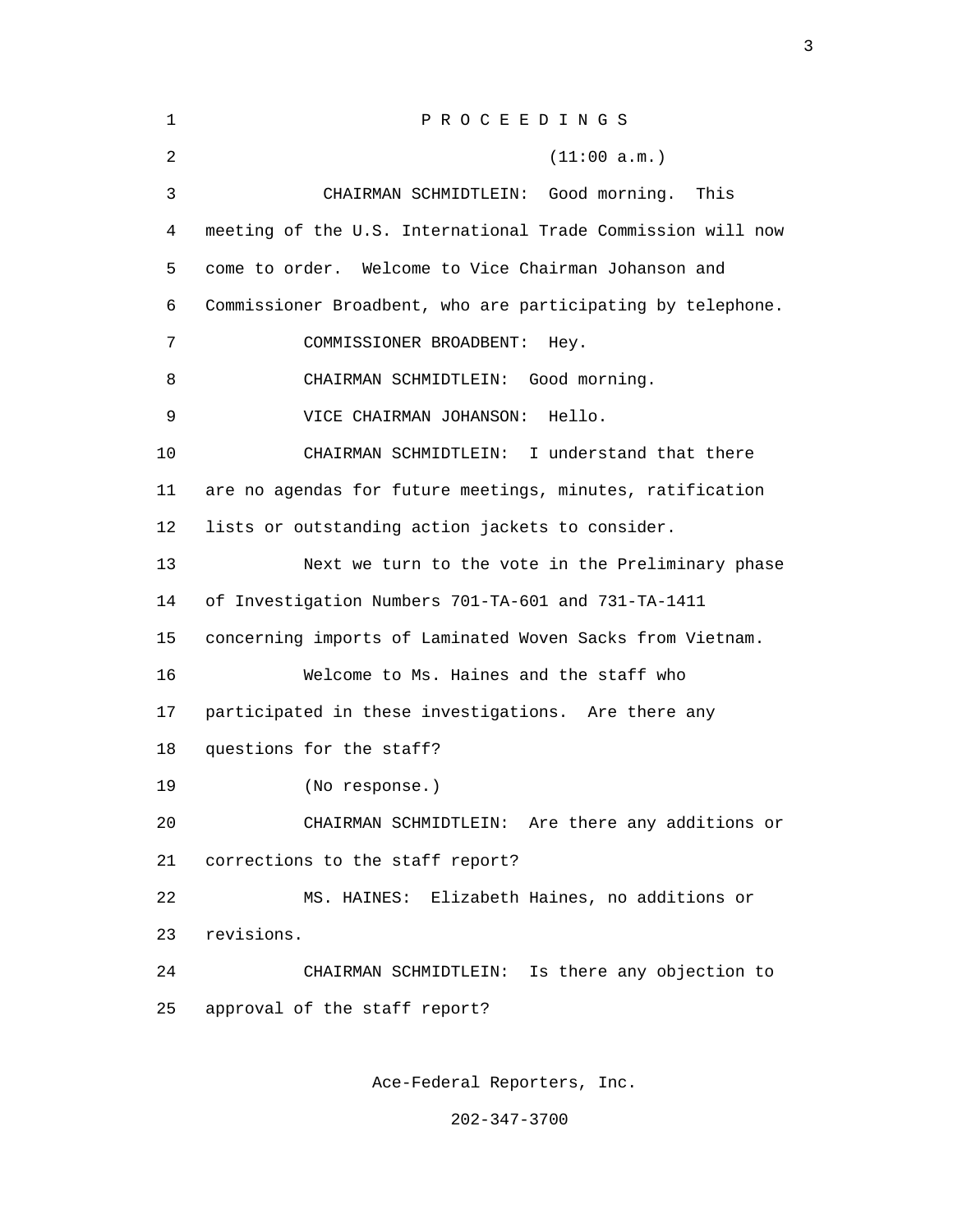1 (No response.) 2 CHAIRMAN SCHMIDTLEIN: Hearing none, it is 3 approved. Madam Secretary, will you please call the roll? 4 MS. BELLAMY: Commissioner Williamson? 5 COMMISSIONER WILLIAMSON: I vote in the 6 affirmative. 7 MS. BELLAMY: Commissioner Schmidtlein? 8 COMMISSIONER SCHMIDTLEIN: I vote in the 9 affirmative. 10 MS. BELLAMY: Commissioner Kearns? 11 COMMISSIONER KEARNS: I vote in the affirmative. 12 MS. BELLAMY: Commissioner Johanson? 13 COMMISSIONER JOHANSON: I vote in the 14 affirmative. 15 MS. BELLAMY: Commissioner Broadbent? 16 COMMISSIONER BROADBENT: I vote in the 17 affirmative. 18 MS. BELLAMY: Madam Chairman, the Commission has 19 reached affirmative determinations in these investigations. 20 CHAIRMAN SCHMIDTLEIN: Thank you, Madam 21 Secretary. Further information regarding these 22 determinations will be in the press release. Views of the 23 Commission currently are scheduled to be completed and 24 filed on April 30, 2018. 25 Thank you again to all the staff who

Ace-Federal Reporters, Inc.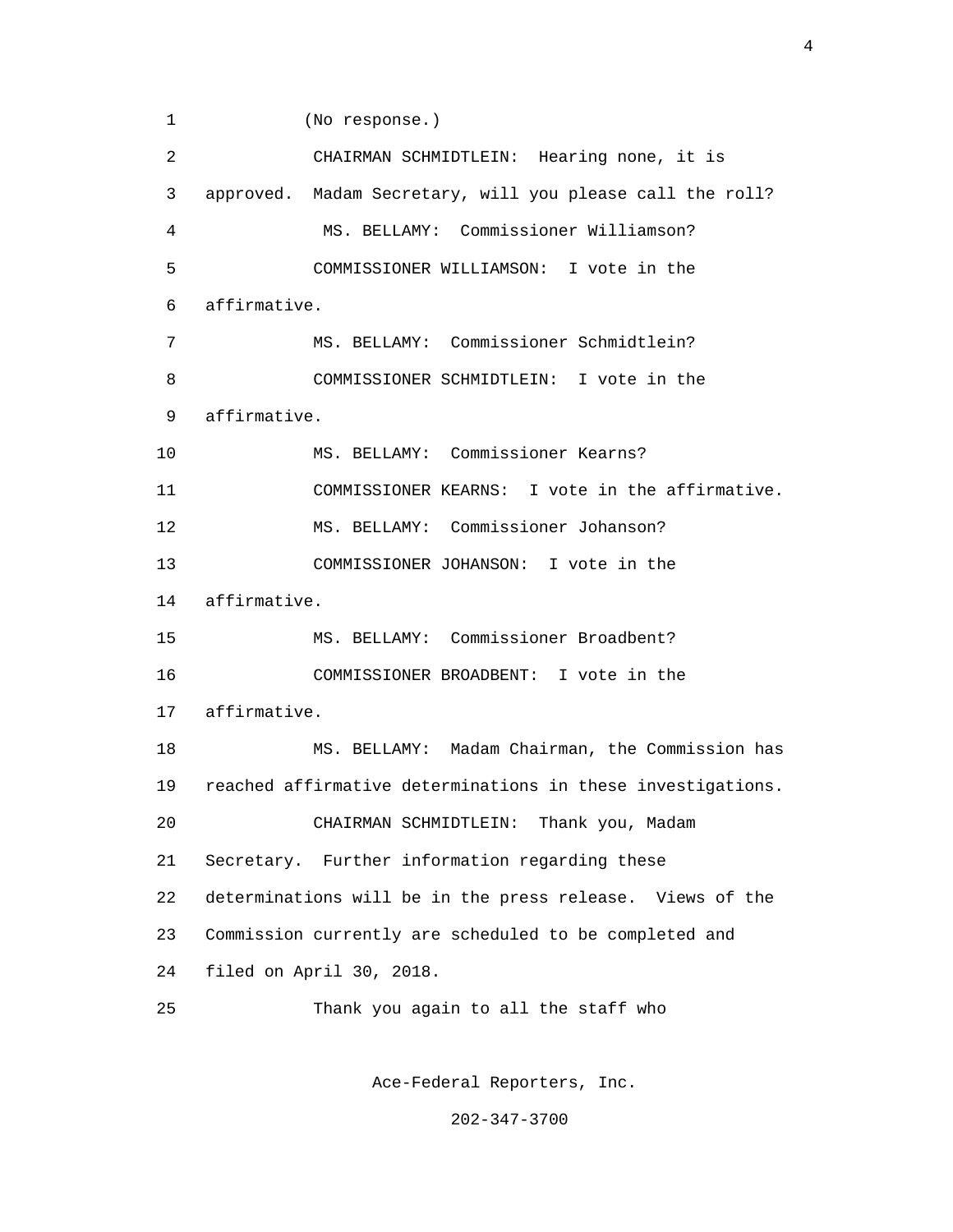| $\mathbf{1}$     | participated in these investigations. Seeing that there is |
|------------------|------------------------------------------------------------|
| $\overline{a}$   | no other business before the Commission, this meeting is   |
| $\mathsf{3}$     | adjourned.                                                 |
| $\overline{4}$   | (Whereupon, the meeting was adjourned at 11:01 a.m.)       |
| 5                |                                                            |
| $\epsilon$       |                                                            |
| $\boldsymbol{7}$ |                                                            |
| $\,8\,$          |                                                            |
| $\mathsf 9$      |                                                            |
| $10$             |                                                            |
| $11\,$           |                                                            |
| $12\,$           |                                                            |
| $13$             |                                                            |
| 14               |                                                            |
| 15               |                                                            |
| 16               |                                                            |
| $17\,$           |                                                            |
| $18\,$           |                                                            |
| 19               |                                                            |
| $2\,0$           |                                                            |
| $21\,$           |                                                            |
| $2\sqrt{2}$      |                                                            |
| 23               |                                                            |
| $2\sqrt{4}$      |                                                            |
| $25\,$           |                                                            |

Ace-Federal Reporters, Inc.